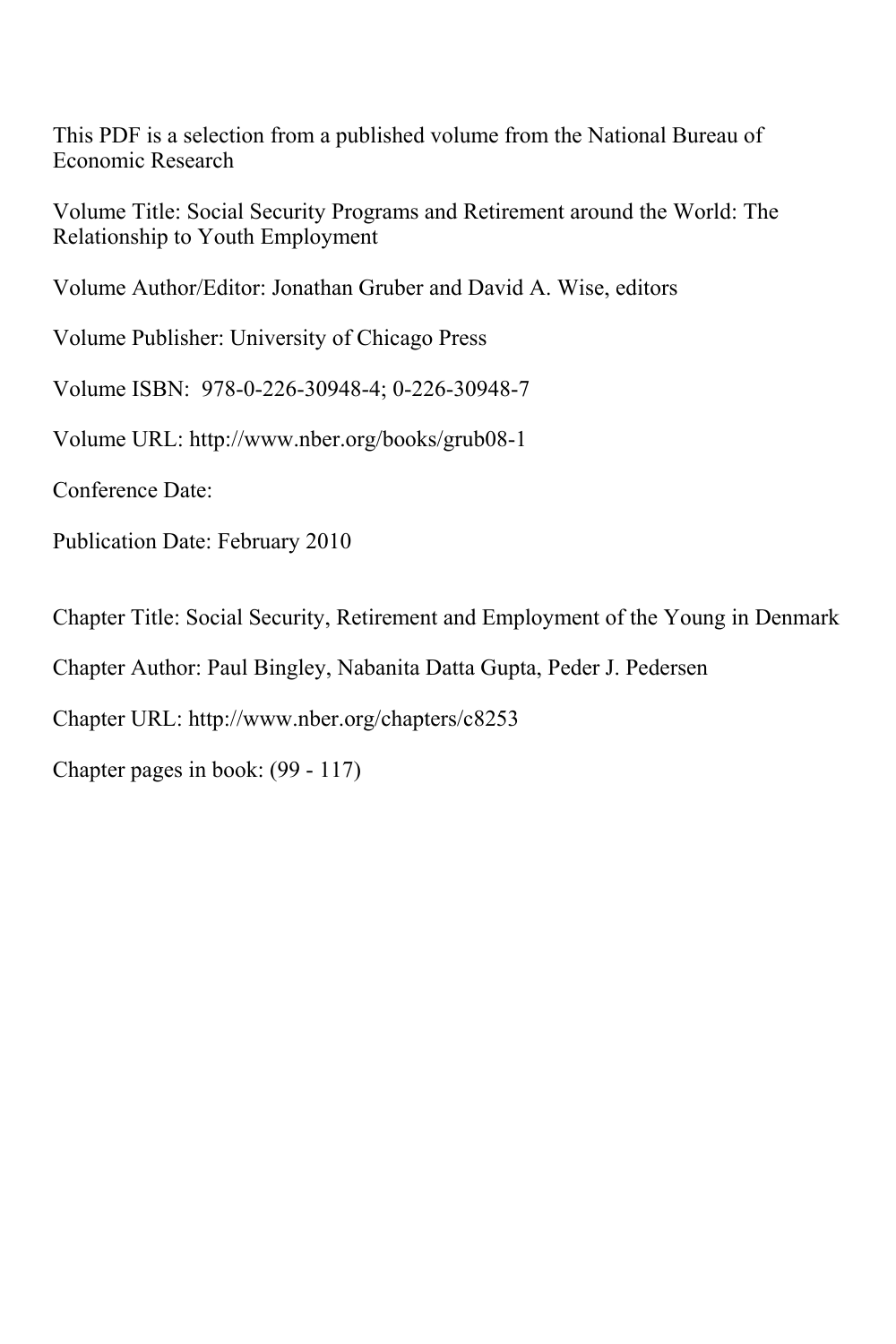# **Social Security, Retirement, and Employment of the Young in Denmark**

Paul Bingley, Nabanita Datta Gupta, and Peder J. Pedersen

#### **3.1 Introduction**

The demographic prospects in Denmark are, like those in most other rich Organization for Economic Cooperation and Development (OECD) countries, characterized by an increasing share of elderly people, that is, until the middle of the century. A decline in fertility, a trend until recently toward earlier retirement, and longer expected lifetimes interact to increase the share of elderly people in the population with derived impacts on the economy in many different ways; that is, on the public sector budget and on the relative as well as the absolute size of the labor force, unless policy changes are enacted.

A major part of the trend toward earlier retirement is, apart from the impact from higher incomes and wealth, explained by the introduction of programs for early retirement, either directly or by expanding other retirement programs with an early retirement option, intended to reduce youth unemployment and increase welfare for eligible older workers retiring through these programs. In this chapter we concentrate on the question of whether older workers retiring earlier from the labor force create job openings for young workers. If the number of jobs in the economy were of a given magnitude, there would exist a substitution of jobs between older and younger workers, which some might invoke as an argument in support of early retirement programs.

Paul Bingley is a professor at the Danish National Centre for Social Research. Nabanita Datta Gupta is a professor at the Aarhus School of Business and a guest researcher at the Danish National Centre for Social Research. Peder J. Pedersen is a professor at the School of Economics and Management of Aarhus University.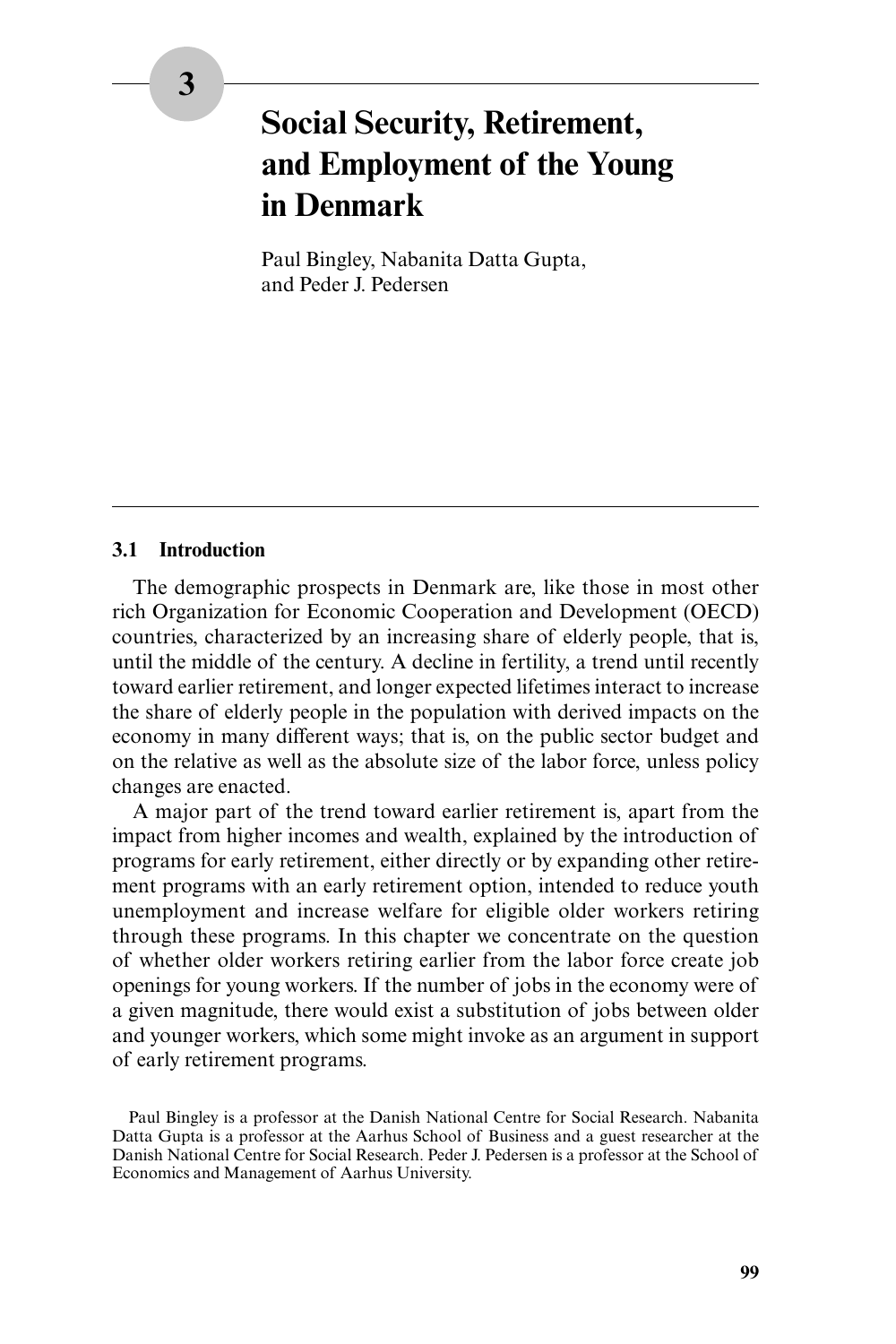The purpose of the present chapter is to study the eventual evidence for or against this substitution hypothesis over the thirty years up to the turn of the century, using microdata for employment, unemployment, and enrollment in education for different age groups in the Danish economy. In section 3.2 we describe briefly the demographic perspectives in Denmark along with the main elements of social security retirement programs. There are a number of important and potentially very informative policy reforms—performing as natural experiments—during this period that are exploited to provide variation identifying our estimated models. Next, section 3.3 contains a number of descriptive indicators of employment and unemployment for the young, the prime aged, and the older group organized around the policy changes that occurred between 1971 and 2001. Section 3.4 contains a number of regression results with the aim of getting a measure of the simple correlations between employment, unemployment, and labor force participation across age groups. This is followed by analyses in section 3.5 introducing incentive measures for the old as the structural factor creating the basis for an eventual substitution of old for young jobs. Section 3.6 concludes the chapter.

#### **3.2 Demographic Perspectives and Social Security Programs**

The official retirement age in Denmark defined as the time from which you become eligible for National Old Age Pension (OAP) is sixty-five years from 2004, reduced from sixty-seven years.<sup>1</sup> The actual average retirement age is lower, at around sixty-one to sixty-two years. Due to this, the ratio shown in figure 3.1 underestimates the impact from the coming demographic shift by depicting the conventional calculation of the sixty-five years and older relative to the whole population and to the sixteen to sixty- four years old based on the most recent population forecast from Statistics Denmark.

With unchanged policies in the area of social security retirement programs, a forecast of more than a 20 percentage point increase in the dependency ratio shown in figure 3.1 will have quite strong implications for public expenditures with derived implication for taxes and/ or public expenditures. Assuming unchanged labor force participation rates implies that the number of people in the labor force will go down and the consequence is a shrinking tax base at the same time as the increasing pressure on the expenditure side occurs. An obvious policy reaction is to consider changes in the rules regarding social security retirement with the double effect of reducing future

<sup>1.</sup> This is in contrast to the increase in eligibility ages enacted in most countries. The rational explanation of this change of rules is the fact that most people sixty-five and sixty-six years old were in an early retirement program—the PEW, compare following—with higher benefits than the OAP.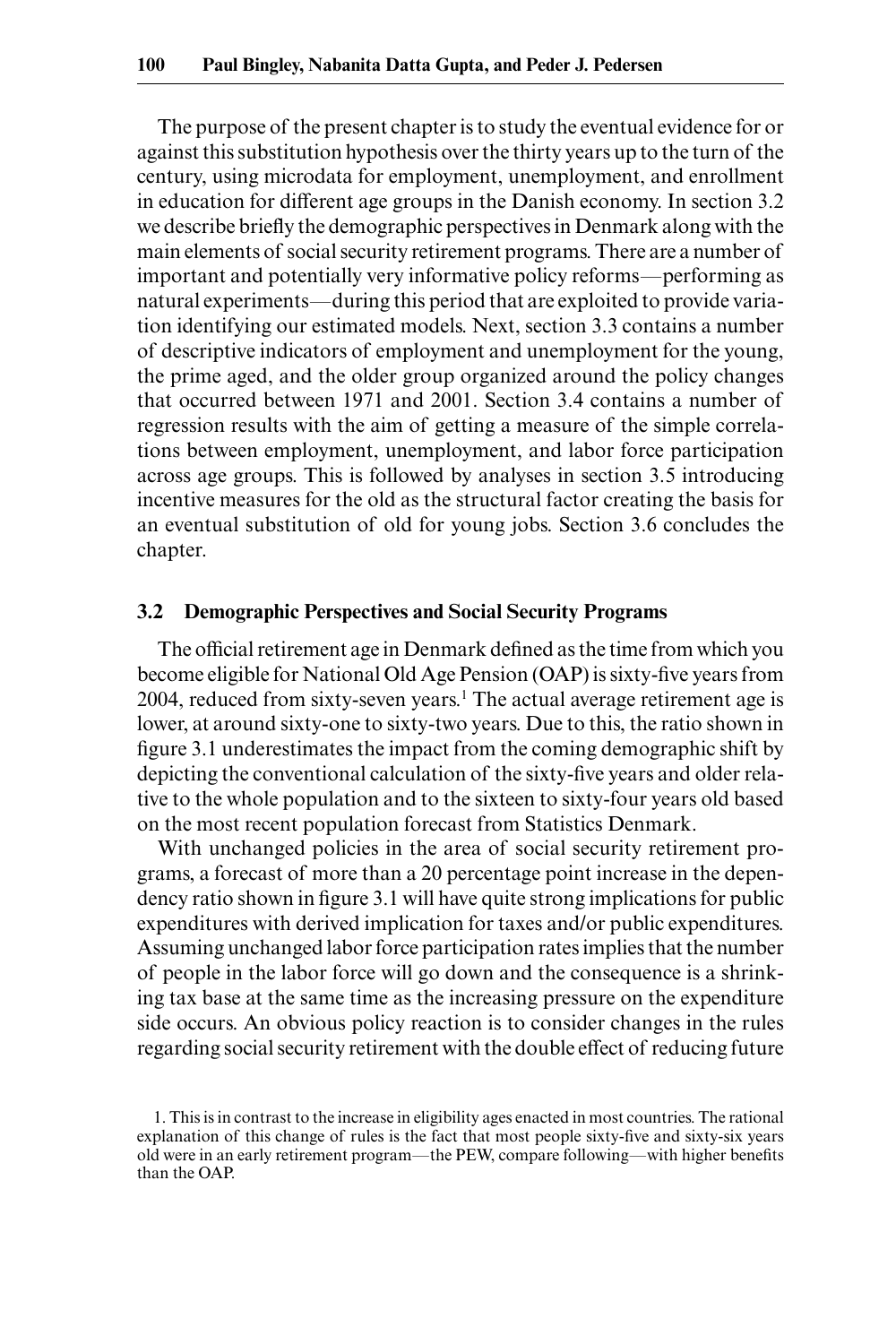

**Fig. 3.1** The population sixty-five and older relative to the population and to the number of people sixteen to sixty-four years old

expenditures and increasing the future tax base.2 The projected composition on age groups of the twenty- to sixty-four-years-old is shown in figure 3.2. The share of young workers twenty to twenty-four years old is very stable for the whole forecast period up to 2050. It is seen that the main change in the first twenty years is a 5 percentage point decline in the share of the prime age group, twenty-five to fifty-four, followed by a nearly 5 percentage point decline in the share of workers fifty-five to sixty-four years old in the last twenty years of the forecast period.

As a background for the analyses in the subsequent sections, we present a brief survey of the Danish social security retirement programs. Regarding the eventual substitution of young for old jobs, a number of important program innovations have occurred in the last quarter of a century. Until 1979, National Old Age Pension (OAP) and social disability pension (SDP) were the only elements in the Social Security part of provision for retirement, along with unemployment or sickness benefits as a pathway to retirement. In 1977 a law-preparing committee was appointed to make an outline for an early retirement program where eligibility, in contrast to social disability pension, should depend on objective criteria and not on a visitation

<sup>2.</sup> Based on the work in a Government committee on Welfare, policy changes have been enacted to adjust the earliest ages of eligibility for both PEW and OAP programs to the average life expectancy. However, these changes become only effective as from 2019.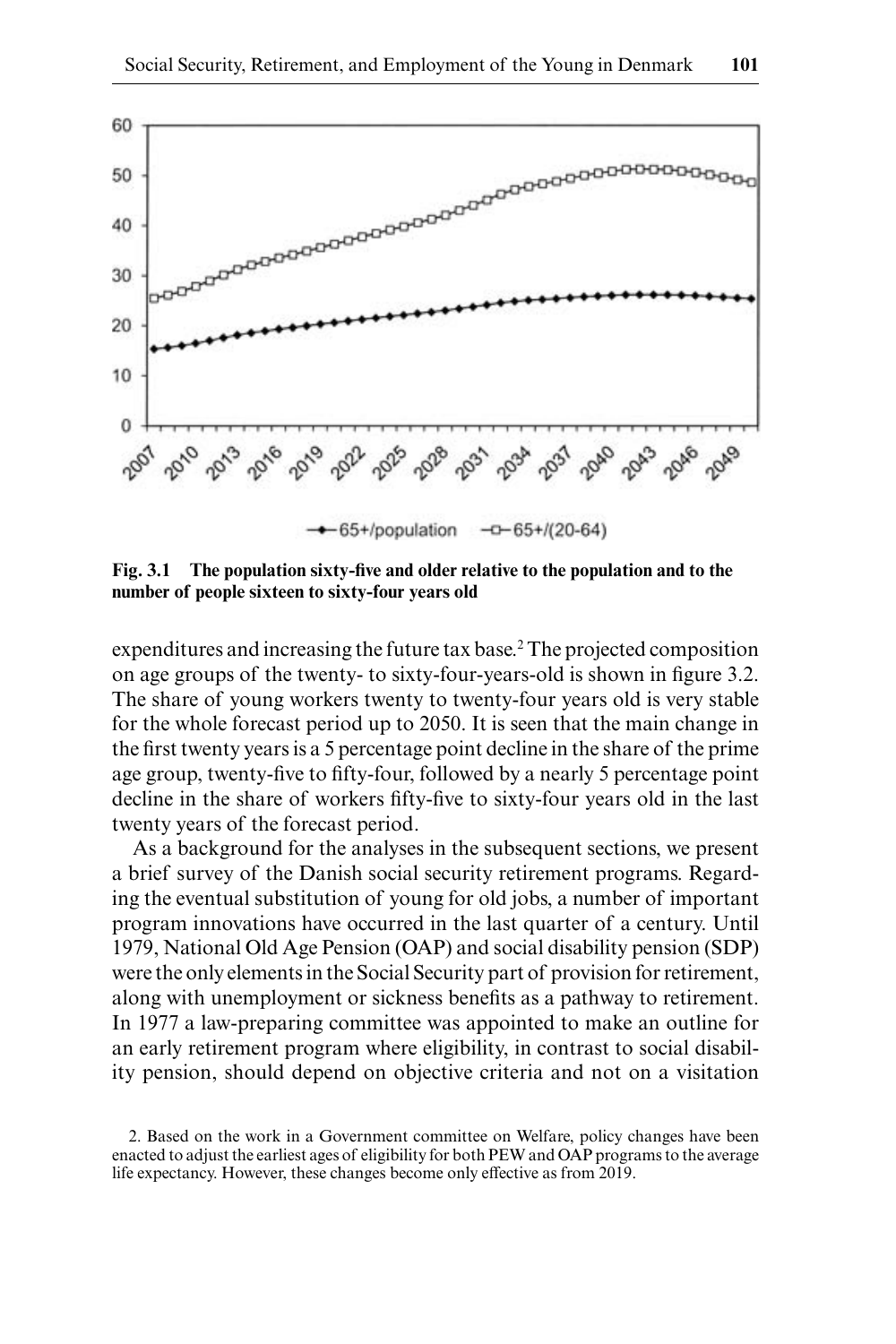

Fig. 3.2 Relative population shares twenty- to sixty-four-year-olds

on medical and/or social criteria. In the years before this committee was appointed, the union for unskilled workers had argued for the introduction of a program for early retirement where the target group was intended to be people with a long history of work in physically demanding jobs. The program was intended to be a more attractive option than disability pension. Based on this, the so-called Post Employment Wage (PEW) was introduced in 1979 as an early retirement program with eligibility based solely on being at least sixty years old and having sufficient tenure as member of an unemployment insurance fund.3

When the law introducing PEW was passed in parliament, one of the main arguments was that the program was supposed to be an element in labor market policy where a presumed fairly constant number of jobs should be redistributed from older workers (retiring early on the new program) to younger workers (among whom unemployment was high at the time). The secondary motive was to function as an alternative to disability pension for workers with a long record of physically demanding jobs. The main line of argument is expressed in a 1978 quote from the Minister of Labor, Svend Auken: "Unemployment among the youth is perhaps the most serious

<sup>3.</sup> Unemployment insurance is not mandatory in Denmark. Membership of so- called Ghent type unemployment insurance funds is voluntary. The funds are administered by unions with revenues from membership fees and with the state as the actor carrying the residual financial burden under recessions.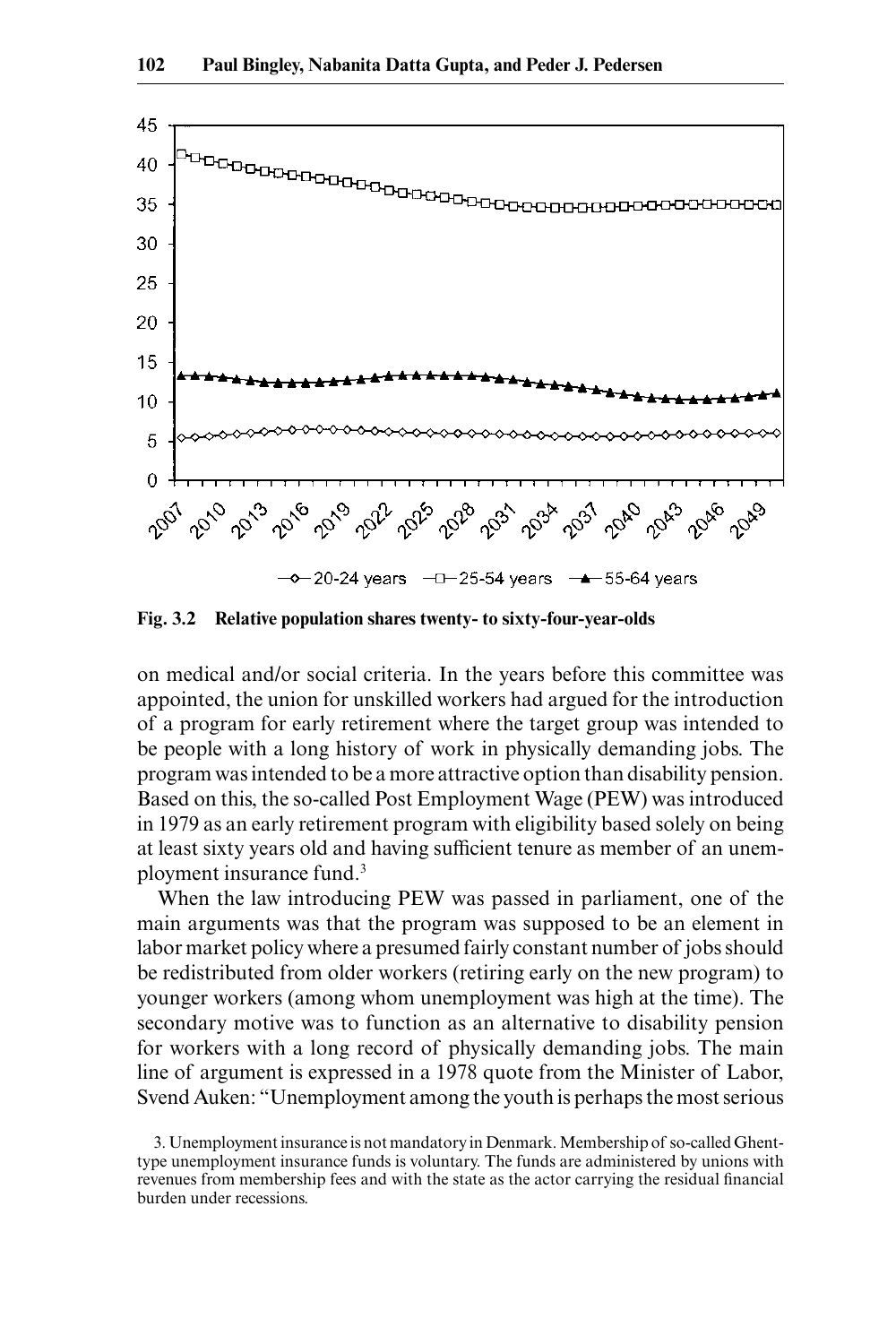problem of today, because we cannot hide from the fact that we risk losing a whole generation of young persons from the labor market and from society as a whole . . ." (Proceedings of Parliament, 1978). In the policy debate at the time of introduction of the program, counterarguments regarding the basic idea; that is, a more or less given number of jobs, was nearly absent. However, one member of parliament (chairman of a tax protest party at the time, called the Progress Party) named Mogens Glistrup in very colorful language expressed a deep skepticism regarding this argument: "This is a shimmering blue, lifelong-lying illusion used to trick the people into thinking that this legislation will reduce the ranks of the unemployed . . . with so much as even one single individual . . . the laws of economics don't work that way . . ." (Proceedings of Parliament, 1978).

The same basic motivation, a given number of jobs, was also used in the early 1980s to motivate other, smaller policy changes. This was the case regarding some of the elements in a pension reform of 1984, containing the following.

- Stricter means testing of old age pension relative to earnings from work.
- Cancellation of a—modest—actuarial element in the old age pension program where the motive was to increase economic incentives for older workers to leave the labor force at the first eligible age.

Entry to the PEW program was very high compared to initial estimates in the policy preparation phase. Significantly more men than women in the affected age groups of sixty and above fulfilled the membership demands in the unemployment insurance funds. The very strong impact from the PEW program is illustrated in figure 3.3, which shows the labor force participation rate for men in the age group sixty to sixty- four years from before the introduction of PEW to the most recent period. The data for the long period covered by figure 3.3 are from different sources. Due to this, the decline in labor force participation at the time of introduction of PEW as shown in figure 3.3 may be biased somewhat upwards. The data for the years before PEW are either census data, 1960, 1965, and 1970, or survey-based (while they are based on the Register- based Labour Force Statistics [RAS] register since 1980 where all persons are classified relative to the labor market based on their main activity in the first week of November in the preceding year). An alternative illustration of the impact on the employment rate for men sixty to sixty-four years old is shown following, using consistent data for the period 1971 to 2001 based on mandatory contributions to a universal labor market pension program called ATP (Danish Labor Market Supplementary Pension Fund).

Although other factors, including SDP and occupational pensions with early retirement options also influence the participation rates, the timing of the changes depicted in figure 3.3 is narrowly related to characteristics of the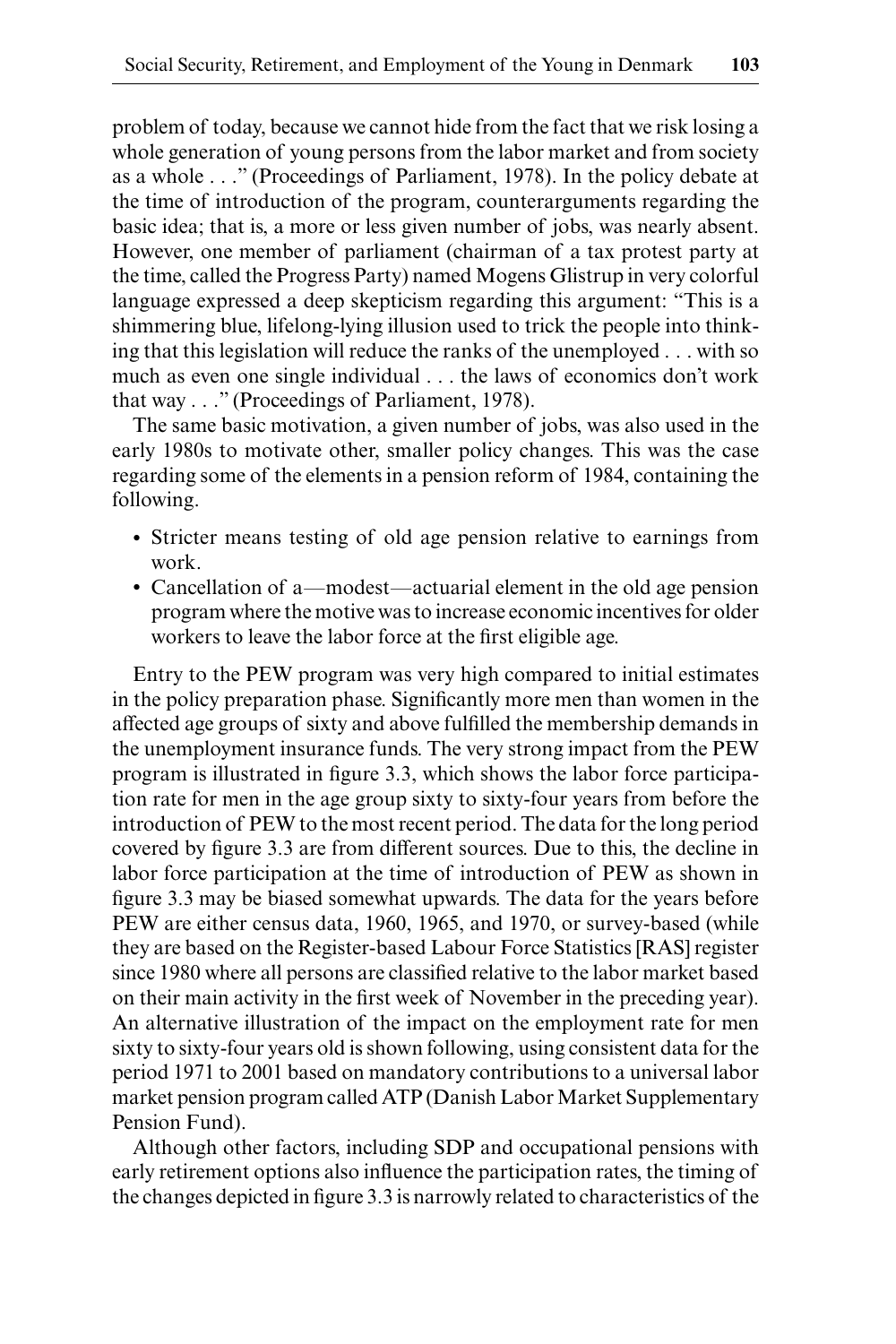

Fig. 3.3 Labor force participation rate for men, sixty to sixty-four years old, 1960 **to 2006**

PEW program. Immediately after the introduction of the program in 1979 the participation rate for the sixty- to sixty- four- year- old men goes down steeply from around 80 percent. Over the following twenty years participation declines further, with about 20 percentage points to close to half the pre- PEW level. In 1999 a policy reform was enacted with the purpose of reducing the economic incentives for entry into the program. In figure 3.3, we notice a fairly strong increase in participation rates in the most recent years, which most probably is due to the reform in 1999 and a shift of the statistical criteria for drawing the line between retirement and in the labor force, implying that a number of individuals receiving the PEW benefits at the same time had earnings from work high enough to shift them into the employed category of workers. More liberal rules for combining PEW with earnings from some work was part of the 1999 reform. In section 3.3 we treat the labor market reactions to PEW in more detail.

Besides the PEW program, a more restricted early retirement program in the Social Security area, called the Transitional Benefits Program (TBP), was opened for long term unemployed people fifty to fifty-four years old in 1992. In 1994 eligibility was extended to fifty-five to fifty-nine years old long term unemployed people. Entry was closed again in 1996. Benefits were set at 80 percent of PEW benefits and those admitted to the program remained in it and were transferred to the PEW program by the age of sixty.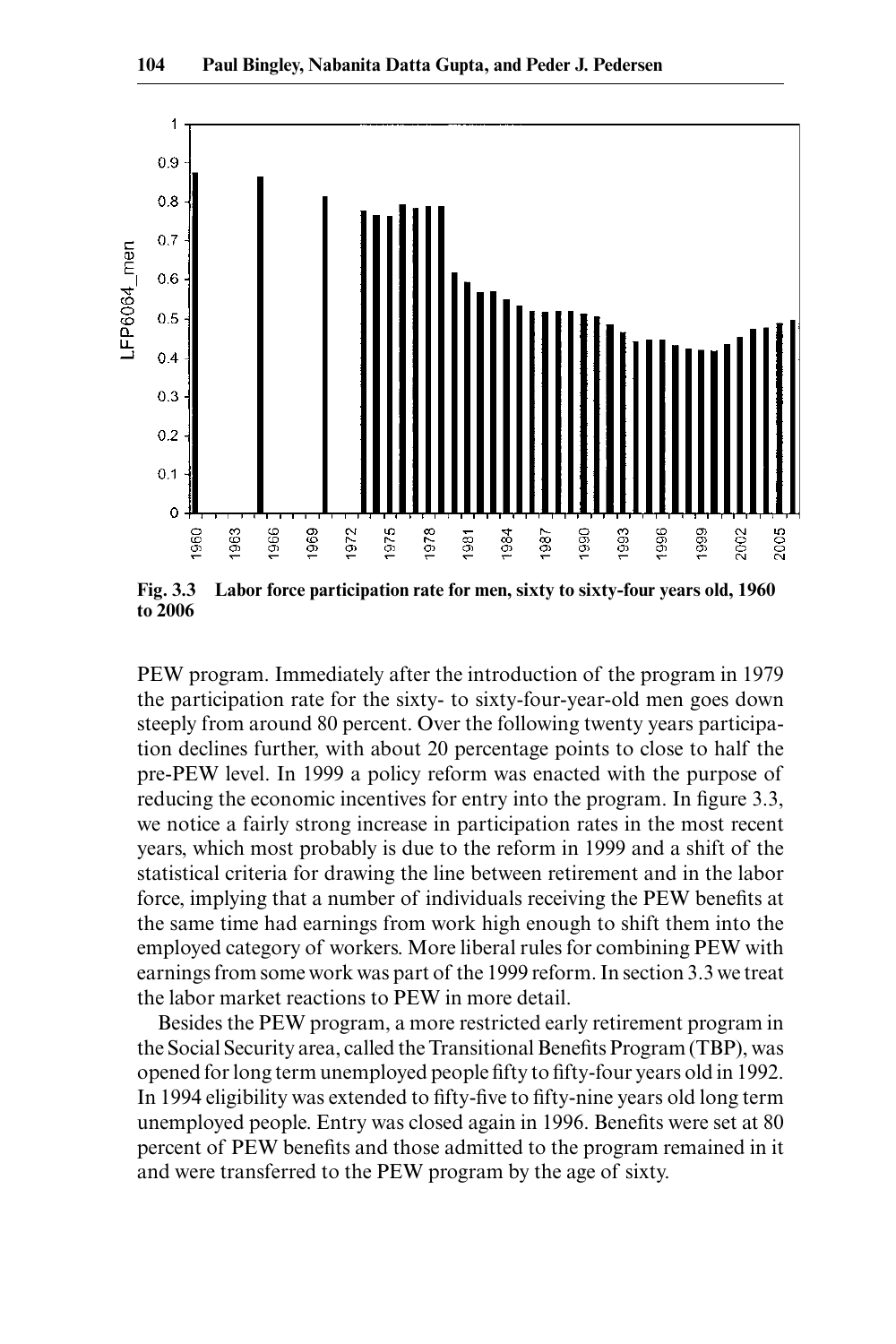

Fig. 3.4 Labor force participation twenty to twenty-four and fifty-five to sixty-four **years old (unemployment twenty to twenty- four years old, 1981 to 2006)**

### **3.3 Description of Changes in Unemployment and Employment for Age Groups**

A first summary impression of the development in some relevant agerelated labor market indicators is given in figure 3.4 for women and men together. Figure 3.4 is based on the RAS data, which are consistent for the period 1981 to 2006. The labor force participation rate for the old, defined as the fifty-five- to sixty-four-year-old group, shows a moderate decline from 1981 to the mid-1980s. The RAS data has 1981 as the first year, making it difficult to illustrate the impact from the PEW that was shown for sixty- to sixty-four-year-old men in figure 3.3.<sup>4</sup> Based on alternative data we illustrate the change before and after the introduction of PEW. Further, the impact from the TBP on the labor force participation among people in their fifties is clearly visible in figure 3.4.

For the young, figure 3.4 contains two indicators. The labor force participation rate is nearly constant until the late 1980s, followed by a decline of 10 percentage points until the turn of the century. Unemployment shows big cyclical movements until the mid- 1990s around a high level, followed by a steep decline to a very low level at the end of the period. Based on figure

<sup>4.</sup> By convention, the RAS data for a given year *t* indicates the state relative to the labor market for all individuals in November of year *t* – 1.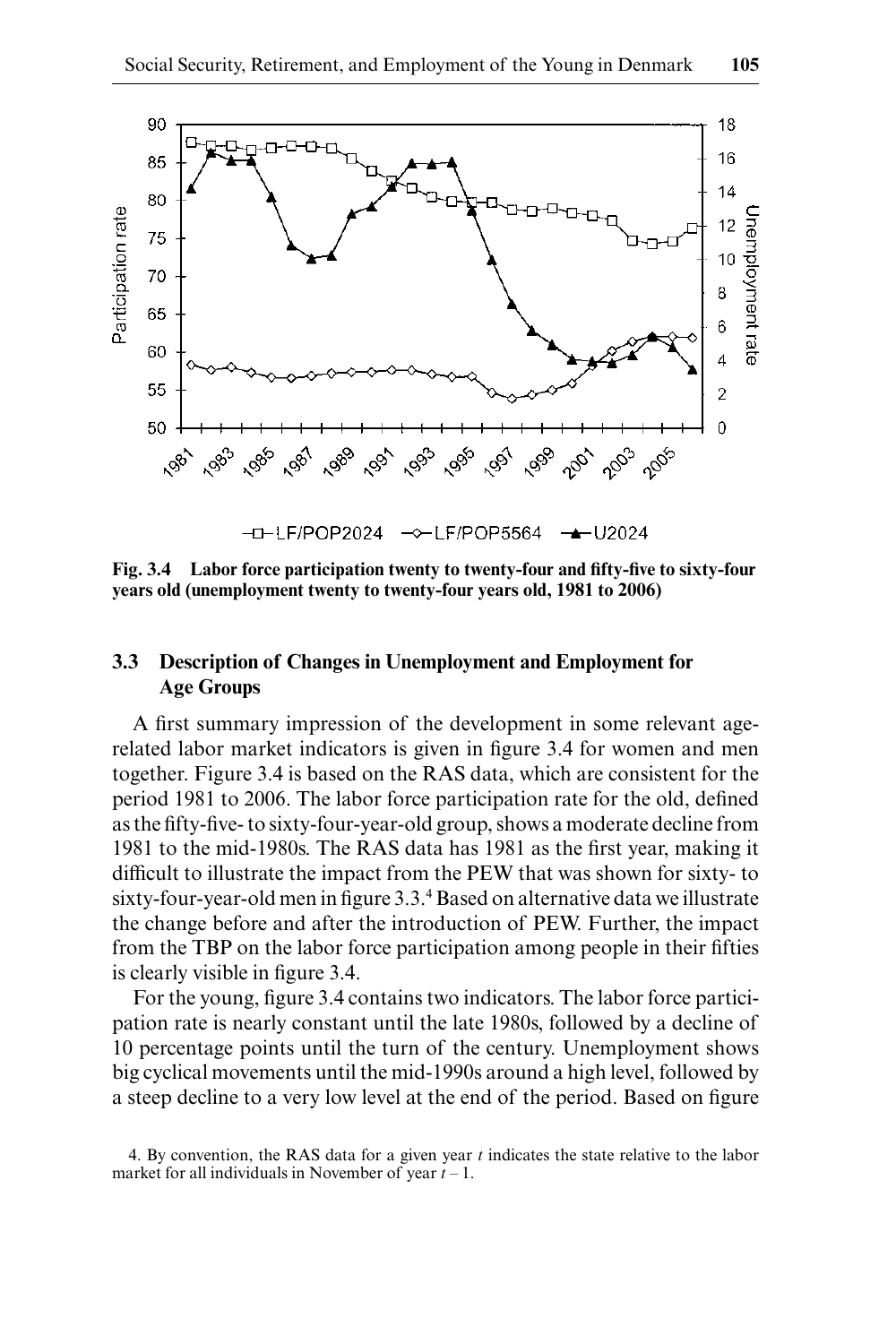

Fig. 3.5 Unemployment, twenty to twenty-four years old (1971 to 1983, no. of fulltime insured unemployed/no. of insured, 1981 to 2006, based on the RAS register)

3.4, there is no indication of any impact from PEW on youth unemployment. A fundamental policy change regarding unemployed younger than twenty-five enacted in 1994 seems, on the other hand, to have had a strong effect on youth unemployment—supported by a general cyclical upturn beginning in 1994.

It is obviously interesting, considering the natural experiment nature of the introduction of PEW to go back beyond 1981. The problem with this approach is that we have to link different series. This is illustrated in figures 3.5 and 3.6, including the whole period from 1971. The RAS data as mentioned starts off in 1981. Before that, insurance- based data are available reporting unemployment by age for full time insured workers twice a year, respectively, for January and July. The average values are shown in figure 3.5, which includes, for illustration, three overlapping years.

Finally, figure 3.6 shows the profile for youth unemployment 1971 to 2006 with the two series linked in 1981. The very strong increase, beginning at the time of the first oil price shock, was part of the motivation for PEW (compare to the previous discussion). On the other hand, just comparing trends in aggregate series, no impact is seen from PEW on youth unemployment.

In figure 3.7, covering the period 1981 to 2006, labor force participation for the young in figure 3.4 has been replaced with unemployment in the prime age group. It can be seen that unemployment for the two age groups correlate in the first part of the period and practically become equal to each other since the late 1990s.

Finally, figure 3.8 collects labor force participation rates for the young, the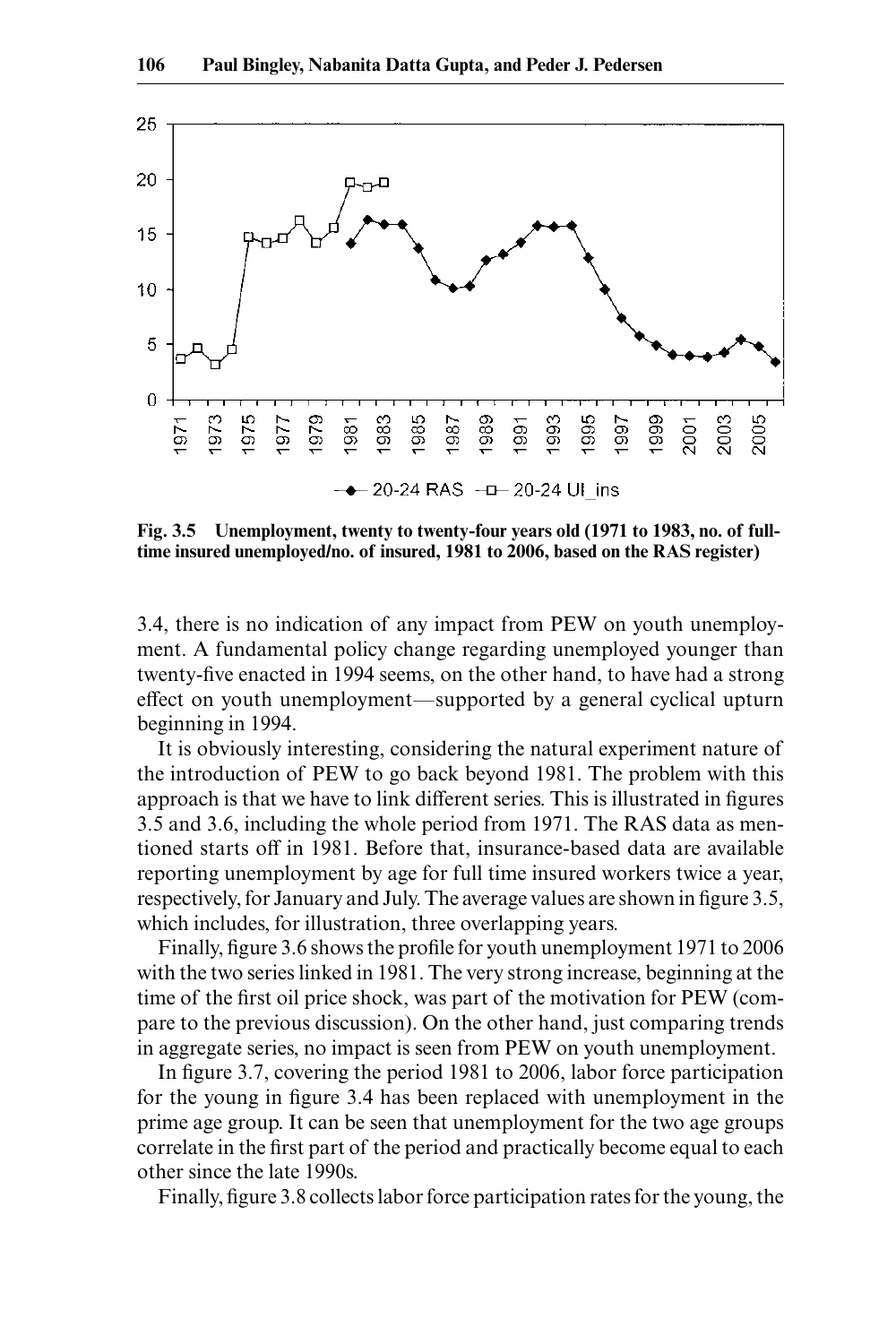

**Fig. 3.6 Linked unemployment rate, twenty to twenty- four years old, 1971 to 2006**



Fig. 3.7 Labor force participation fifty-five to sixty-four years old and unemployment rates for the young, twenty to twenty-four years, and the prime age group, twenty-five to fifty-four years old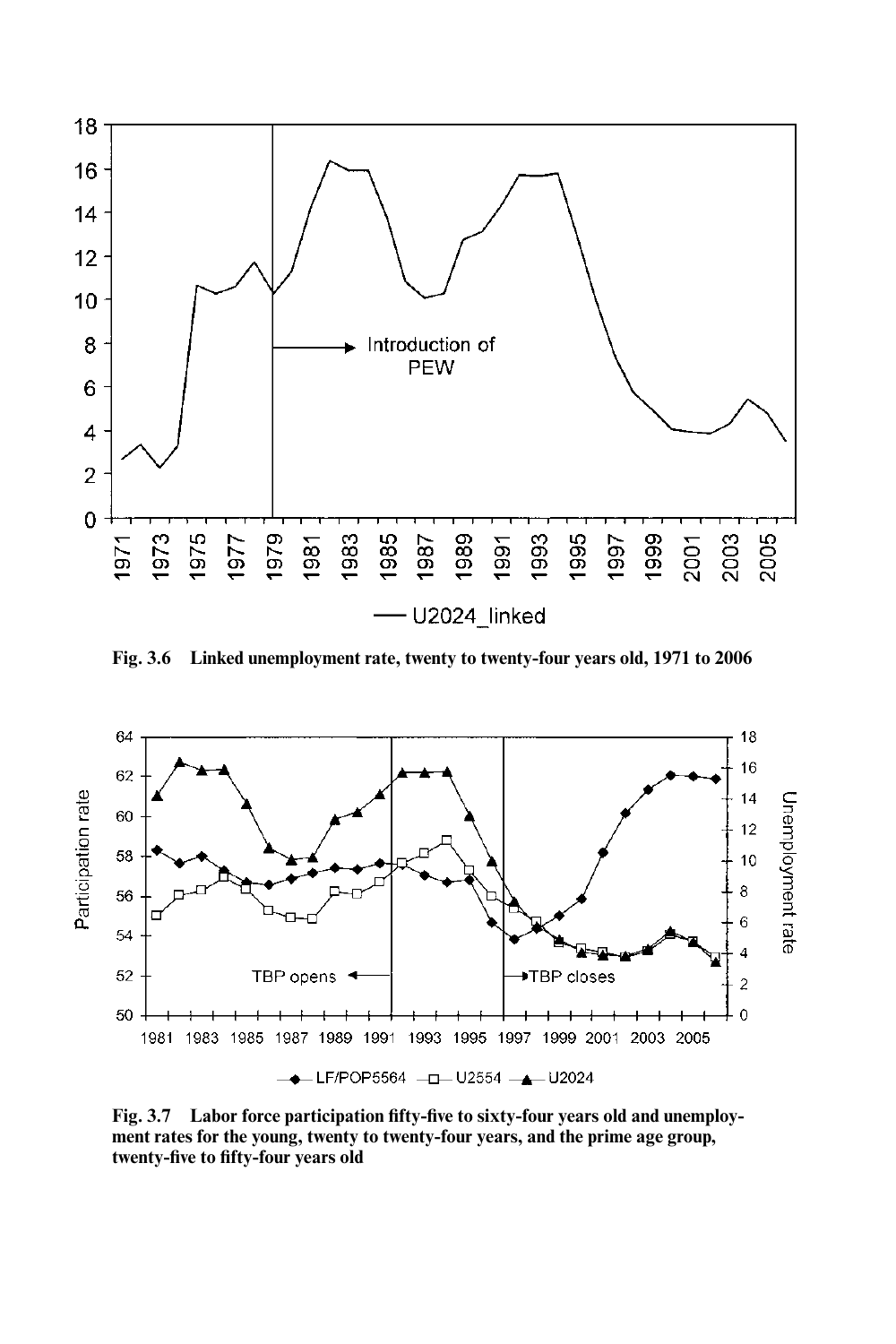

Fig. 3.8 Labor force participation rates, twenty to twenty-four, twenty-five to fiftyfour and fifty-five to sixty-four years old, 1981 to 2006

prime age group, and older workers fifty-five- to sixty-four-years-old in one graph. The most spectacular change is the decline in labor force participation among the young beginning in the late 1980s. The big changes for the group of older workers are not captured in figure 3.8 due to the series in the graph beginning after the PEW introduction and due to the aggregation of two groups below and above sixty years of age.

In figure 3.9 to 3.11 we extend the time scale to begin in 1971; that is, before the first oil price shocks and before the enactment of PEW. Figure 3.9 shows the employment share for men and women combined and disaggregating to two age groups in their fifties and the PEW relevant sixty- to sixty- four- year- old group. The employment data are from the microdata set and are complete for the age groups included here. Looking first at the oldest group, the falling employment rate until introduction of PEW is affected by the cyclical downturn after the oil price shock, where older workers who became unemployed subsequently had great difficulties entering a new job. The impact from PEW is clearly visible until the leveling-off in the employment rate as the economy moves up strongly in the mid-1990s.

Figures 3.10 and 3.11 show the profiles over time for men and women separately. It has been mentioned before that a higher proportion of men fulfilled the conditions for entering PEW. As a consequence of that, the impact from PEW is much more pronounced and concentrated in time for men. For women the cohort effect implies that employment rates for women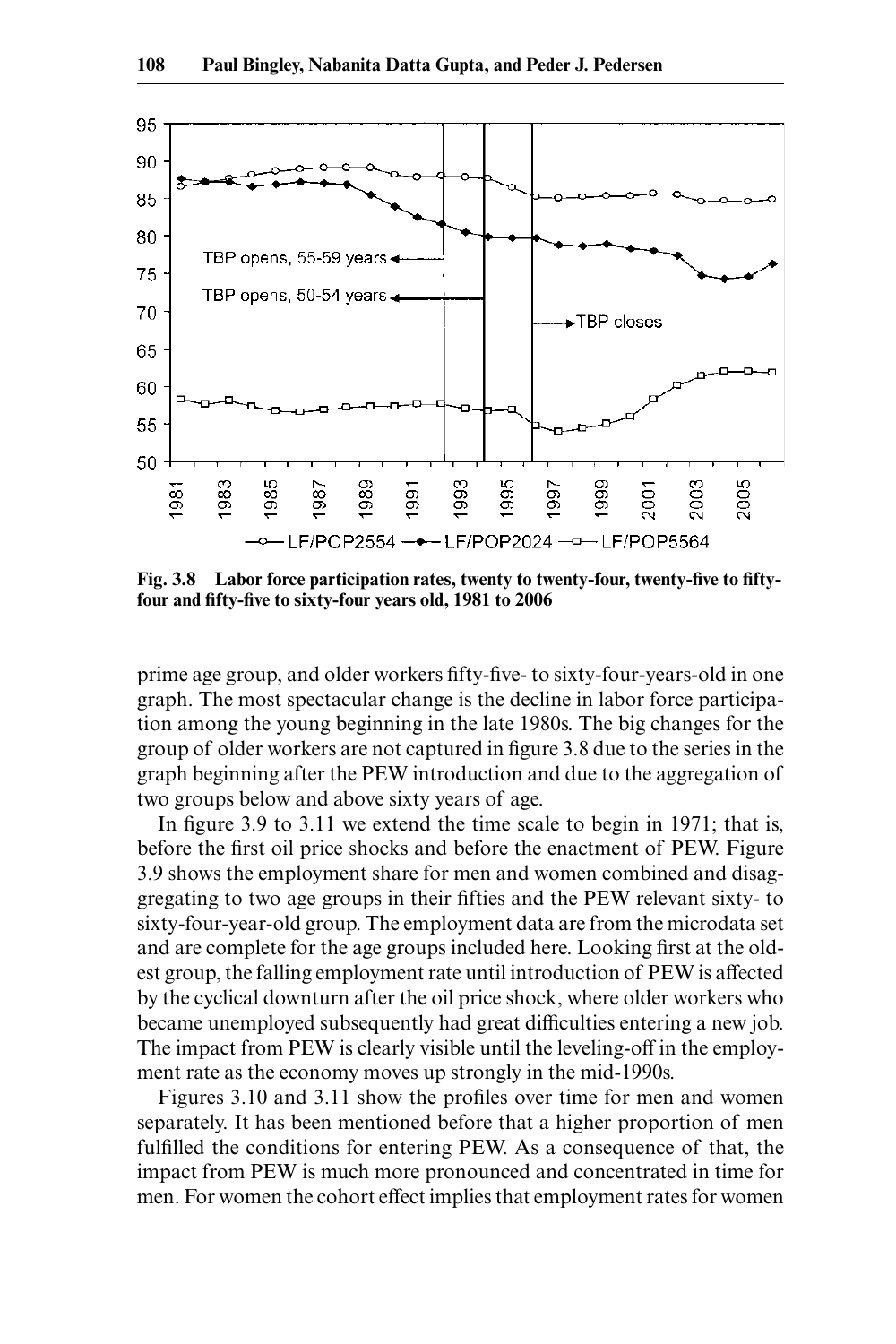

Fig. 3.9 Employment rates, fifty to sixty-four years old, 1971 to 2001 (based on **microdata)**



Fig. 3.10 Employment rates, fifty to sixty-four years old, men, 1971 to 2001 (based **on microdata)**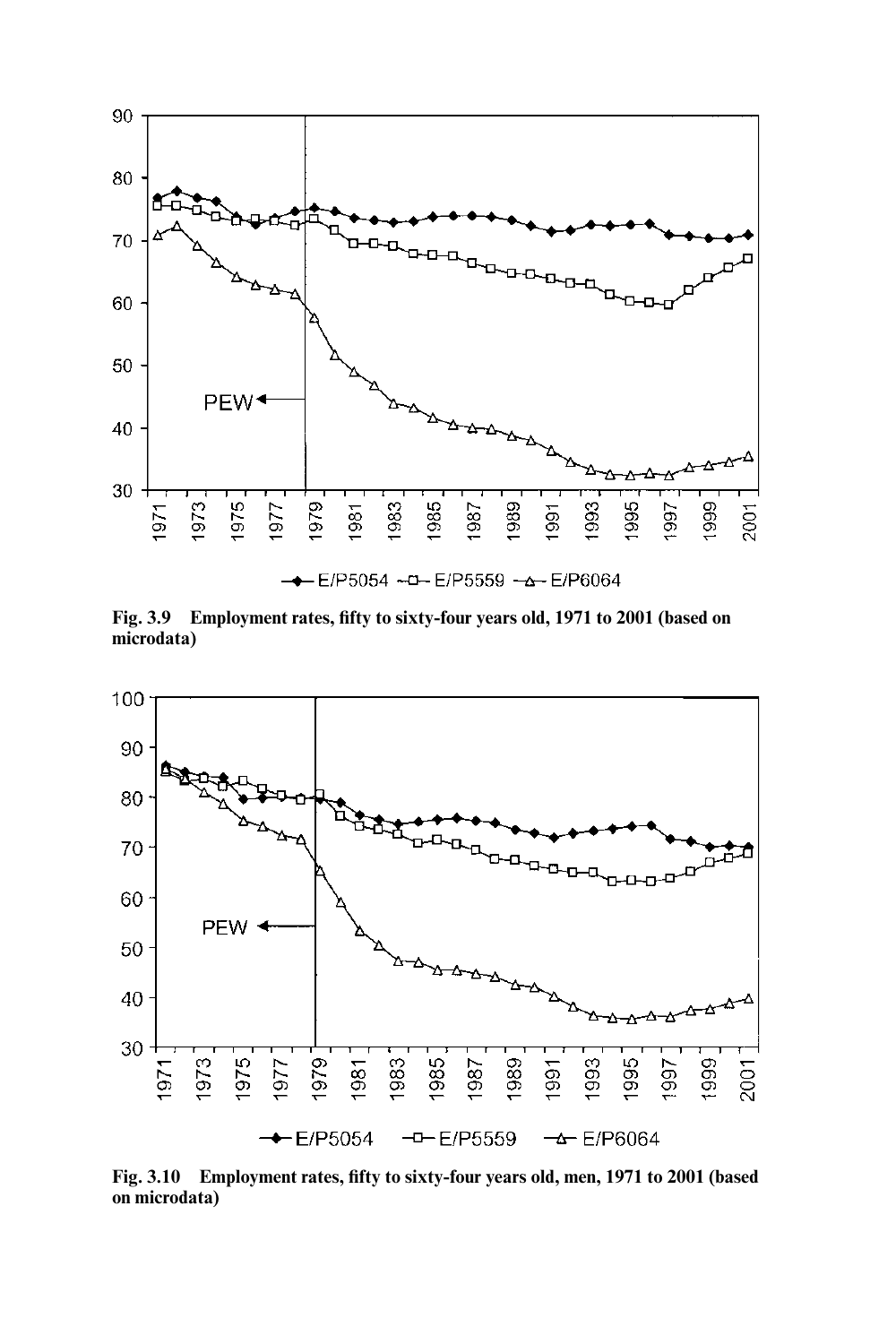

Fig. 3.11 Employment rates, fifty to sixty-four years old, women, 1971 to 2001 **(based on microdata)**

in their fifties are stable or slightly increasing up to the same level to which the rates for men are decreasing.

The data covering the longer period are based on microdata where employment is derived from payment of contributions to a mandatory pension called ATP. To evaluate the validity of the ATP- based data relative to the RAS data, we have looked into the difference between male employment in different age groups using the two data sources for an overlapping period. The overall impression is that the two employment series are highly correlated and can substitute for each other in regressions with a level difference only.

Finally, figure 3.12 extends figure 3.7 by including the years 1971 to 1980. In the recession years 1974 to 1983, the employment rate for older workers declines at the same time as unemployment goes up, most pronounced for the young, but also for the prime age group. From the mid- 1980s to the mid- 1990s unemployment moves cyclically around a high level for both age groups, while employment for the older workers continues the downward trend. Finally, from the mid- 1990s a cyclical upturn begins with unemployment rates going down steeply while employment stabilizes among the older workers. Comparing these trends does not lend support to a substitution going on between jobs for the old and the young or the prime age group. In the next two sections we go on to examine this question in a regression setting.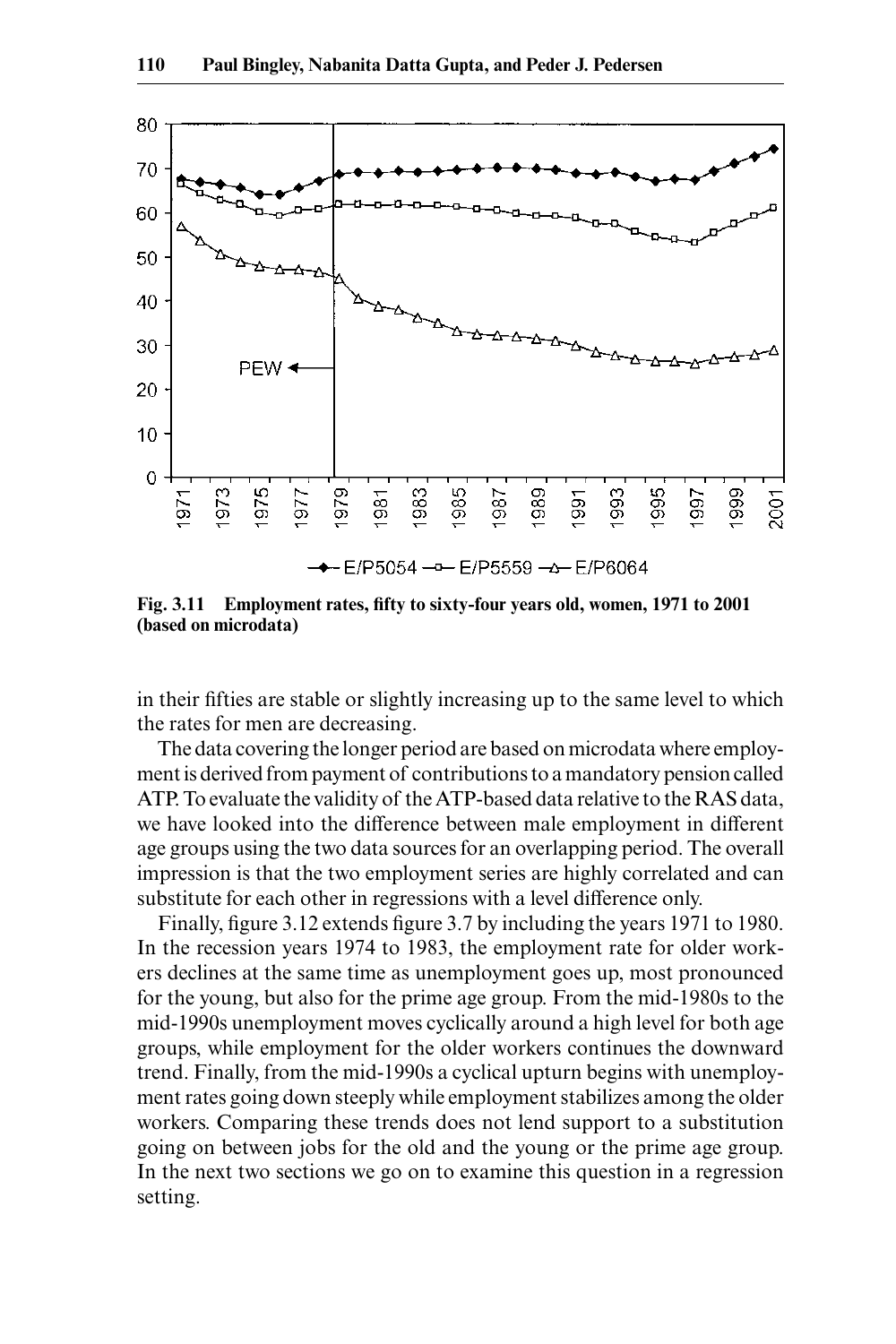

Fig. 3.12 The employment rate, fifty-five to sixty-four years old, and the unem**ployment rates for young, twenty to twenty-four, and prime age group, twenty-five to fi fty- four, 1971 to 2001**

#### **3.4 Elderly Employment and Youth and Prime Age Activity**

In this section we move from graphical evidence in the previous section to presenting descriptive ordinary least squares (OLS) time series regressions of youth and prime age activity explained by elderly employment. This allows a more careful description by controlling for a number of factors by covariates or transformations of the data. Coefficients on elderly employments from these various transformations with and without controls are presented in table 3.1.

The upper panel reports coefficients from regressions without additional covariates. The lower panel controls for gross national product (GNP), GNP growth, and manufacturing employment share. Dependent variables are *rates* throughout, and within each panel the four lines represent different transformations of the data. First, we regress on untransformed levels (of rates) on levels; second, we regress levels on three- year lags to allow for a time lag in the response; third, we regress five-year differences on five-year differences; and fourth, we regress log of five-year differences on log of five-year differences where the transformations rid the data of nonstationarities.

The first three columns show youth behavior and the last two columns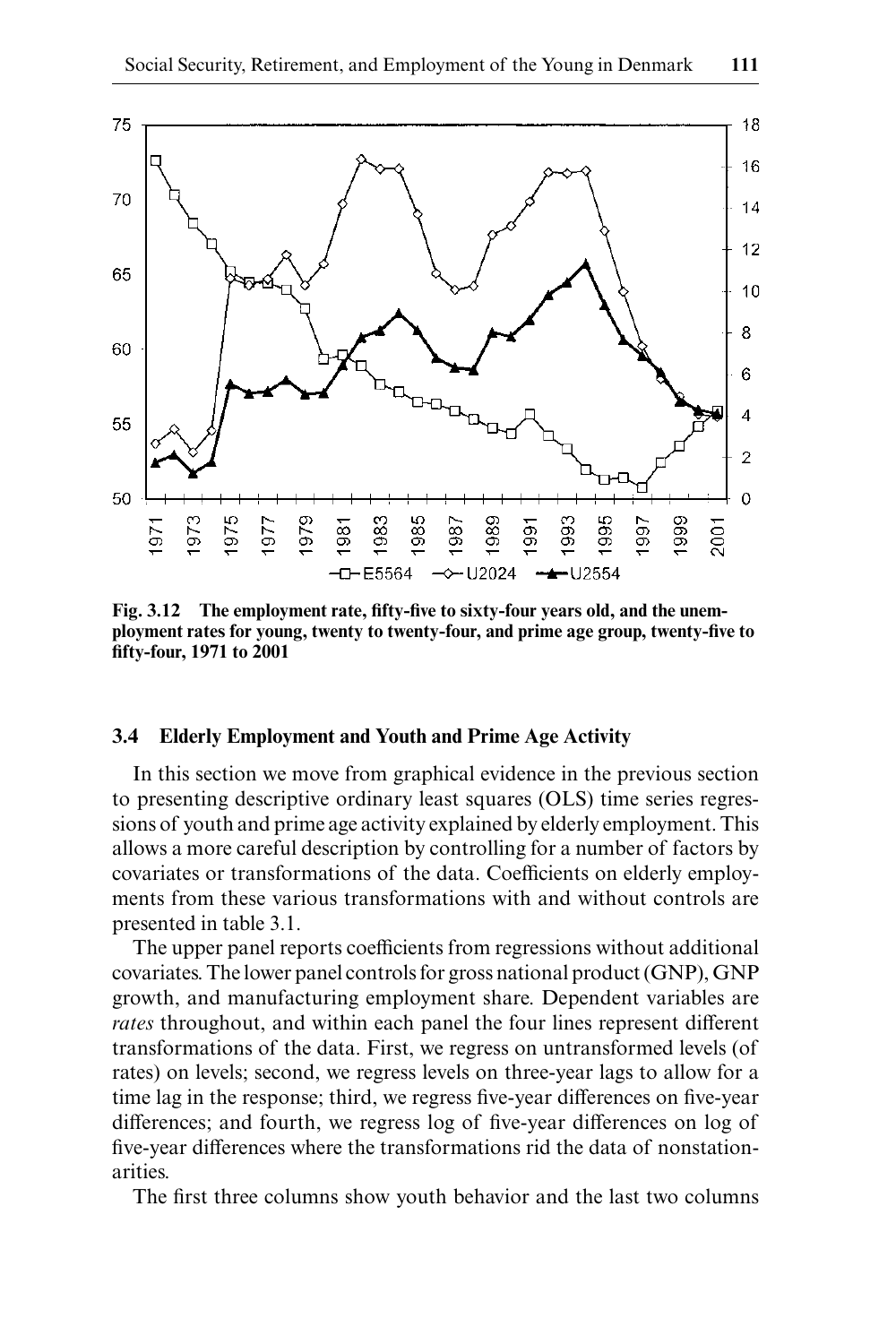|               | agu autrity           |                     |              |             |                     |
|---------------|-----------------------|---------------------|--------------|-------------|---------------------|
| Specification | Sample<br>Youth<br>UE | Youth<br><b>EMP</b> | Youth<br>SCH | Prime<br>UE | Prime<br><b>EMP</b> |
| No controls   |                       |                     |              |             |                     |
| Levels        | $-0.407$              | $-0.044$            | $-4.180$     | $-0.164$    | $-0.175$            |
|               | 0.210                 | 0.055               | 0.187        | 0.031       | 0.020               |
| 3-year lag    | 0.109                 | 0.023               | $-3.412$     | $-0.086$    | $-0.143$            |
|               | 0.213                 | 0.058               | 0.219        | 0.034       | 0.022               |
| 5-year        | $-2.600$              | $-0.049$            | $-2.466$     | $-0.376$    | $-0.159$            |
| difference    | 0.509                 | 0.243               | 0.638        | 0.117       | 0.081               |
| 5-year log    | $-4.981$              | 0.034               | $-0.659$     | $-3.147$    | $-0.086$            |
| difference    | 1.516                 | 0.151               | 0.169        | 1.187       | 0.056               |
| With controls |                       |                     |              |             |                     |
| Levels        | $-2.691$              | $-0.088$            | $-2.764$     | $-0.391$    | $-0.212$            |
|               | 0.255                 | 0.153               | 0.348        | 0.070       | 0.055               |
| 3-year lag    | $-1.845$              | 0.004               | $-1.747$     | $-0.0261$   | $-0.223$            |
|               | 0.396                 | 0.163               | 0.478        | 0.085       | 0.058               |
| 5-year        | $-3.254$              | $-0.390$            | $-3.182$     | $-0.433$    | $-0.279$            |
| difference    | 0.652                 | 0.362               | 0.937        | 0.177       | 0.124               |
| 5-year log    | $-3.774$              | 0.020               | $-0.241$     | $-1.374$    | $-0.158$            |
| difference    | 4.039                 | 0.363               | 0.447        | 3.145       | 0.112               |

**Table 3.1 Direct relationship between elderly employment and youth and prime age activity**

prime age work. Focusing on the results for the youth (with no controls added), an increase in elderly employment in the differenced specifications has a statistically significant and negative impact on youth unemployment but no effect in the levels or three-year lag specification. This finding does not carry over to effects on youth employment, however, which are insignificant no matter which transformation of the data is being considered. On the other hand, in both levels and differences, youth enrollment is significantly reduced when elderly employment increases. Thus, the evidence suggests either complementarity or no relationship at all between elderly and young labor. For prime aged workers, we find again that unemployment is significantly reduced when elderly employment increases but that no clear statistical relationship between elderly employment and prime age employment can be discerned.

Adding controls for GNP, GNP growth, and manufacturing share reinforces the patterns found previously in the case of the first three transformations: that is, youth unemployment is significantly reduced, no significant effect is found for youth employment, and youth enrollment decreases significantly. For prime aged workers, adding controls results in both unemployment and employment being significantly reduced when elderly employment increases, which on the face of it appears somewhat puzzling. In the case of the last transformation—the five-year log difference—effects on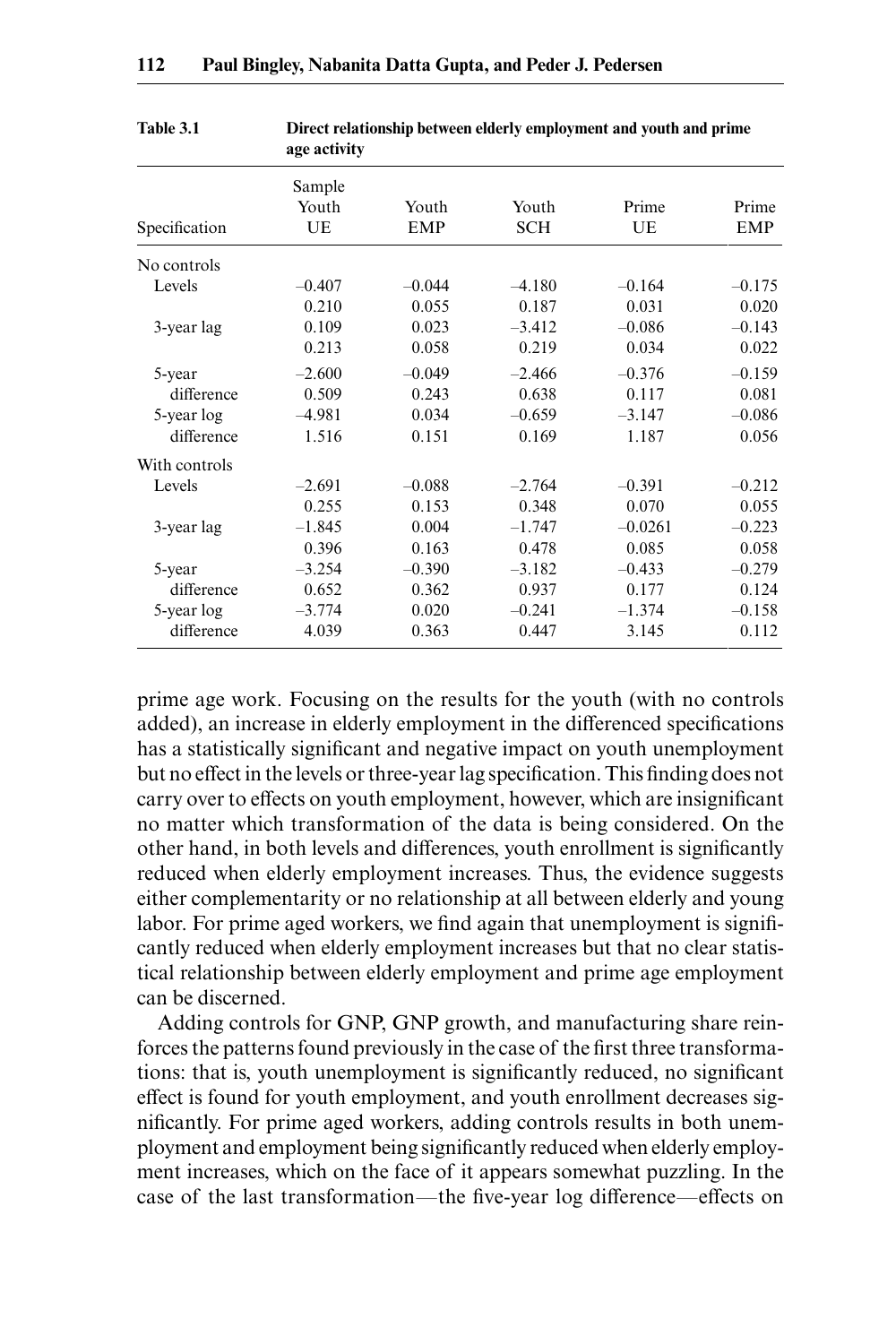both youth and the prime aged become imprecise and all statistical significance vanishes.

To summarize, the results from table 3.1 in which we seek to establish a direct relationship between elderly employment and youth (and prime age) activity turn up no evidence that an increase in elderly employment crowds out youth employment. Rather, in the instances where we can discern a clear relationship, youth unemployment and youth enrollment tend to decrease as elderly employment increases, suggesting complementarity between these worker groups.

#### **3.5 Retirement Incentives and Employment**

One concern with the correlations presented in the previous section is that the time series might have common but unobserved determinants. To make a more credible claim about measuring the effect of elderly employment on youth and prime age workers we use variation in social security provision for the elderly. Our previous work has shown that, based on individual microdata, more generous social security provision for the elderly induces earlier retirement. The challenge now is to aggregate up from an individual-based incentive to a *summary index* of the annual incentives to retire for the elderly together. A higher value of this index should reduce total elderly employment, consistent with micro evidence. Assuming that retirement incentives affect younger workers only through their effect on elderly employment, the correlation between the summary index and youth and prime age activity indicates a direct effect of elderly employment on younger workers.

A summary index of retirement incentives needs to incorporate social security eligibility conditions and levels and trajectories of potential entitlements for retiring now and later. Concepts of social security wealth (SSW) and peak value (PV) developed in Gruber and Wise (1999) and used in our previous work have been found to capture incentives well at the individual level. The SSW is the discounted present value of social security benefits received from the present until death, if retiring this year. It is assumed that individuals discount the future at 3 percent per year, use age- gender life tables (1980 life table is used 1980 to 1989, 1990 life table for 1990 to 1999, and so forth, but assuming no chance of survival beyond age 100) and believe that current social security rules will remain in force indefinitely. At the current age an individual can calculate SSW for retiring this year and for staying in work until retirement at any future age (assumed latest age eighty). For future retirement, intervening net earnings predictions are assumed calculated from age-specific means in the current year. Comparing SSW for retiring in this and all future years we can obtain PV, which is the maximum.

In order to capture variation in incentives across the population and over time we create a simulated data set of combinations of: ten levels of earnings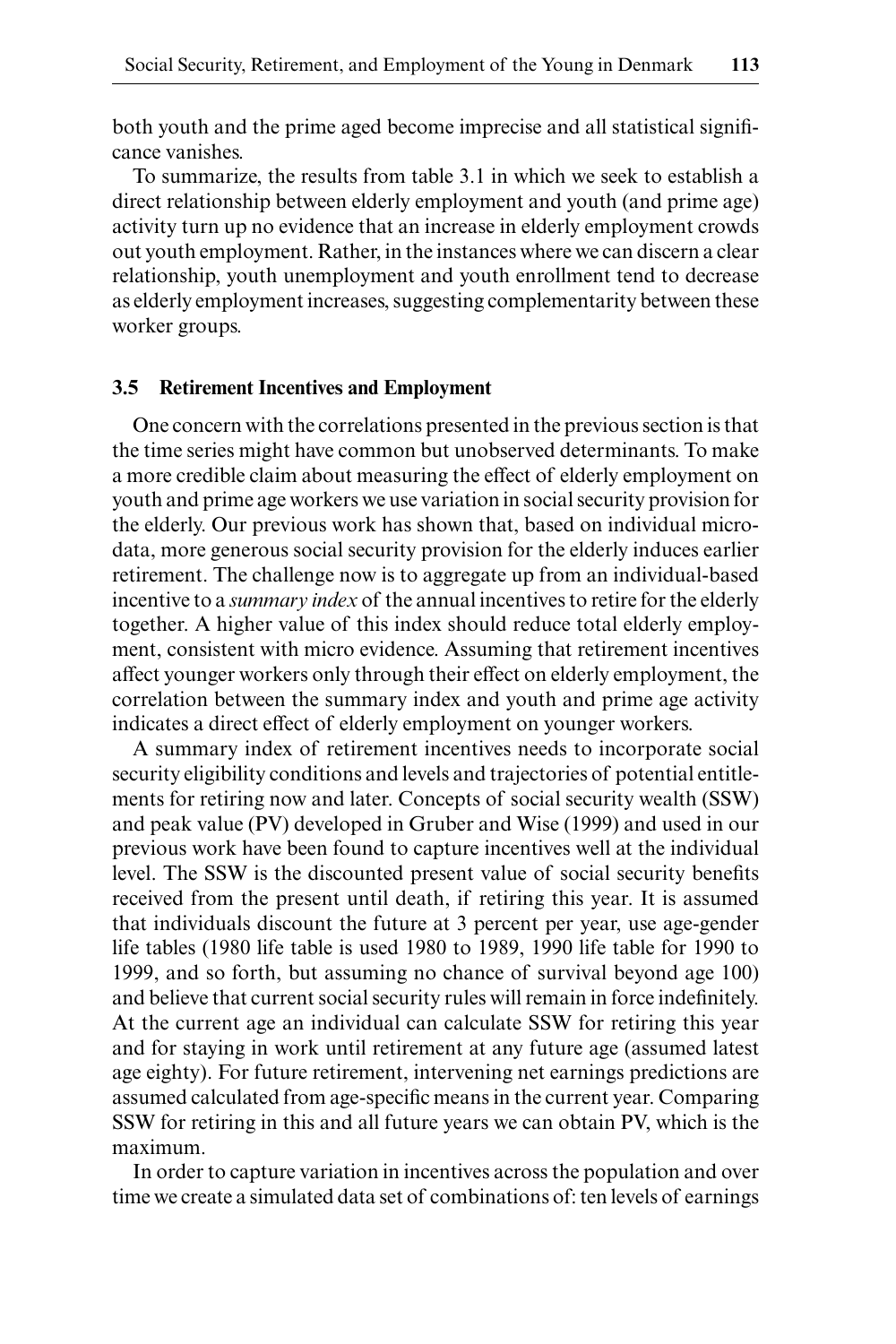(the midpoints of deciles of the earnings distribution)  $\times$  2 genders  $\times$  2 marital states  $\times$  3 pension program eligibilities (post employment wage, or public employees pension, or neither)  $\times$  2 disability states (eligible for social and disability pension or not)  $\times$  31 years (1971 to 2001). Our aim is to collapse incentive measures from these 7,440 simulated individuals into thirty- one annual summary indexes to be used in time series regressions. The index should reflect the retirement incentives faced by currently retired individuals when they were still in the labor force.

In order to explain construction of the index, consider a simplified example for the sake of illustration where we want to construct the index for 1990. Assume first age of social security eligibility is sixty. Those currently retired and aged sixty in 1990 must have retired in 1990 and the relevant incentive measure is obviously the mean incentive measure (a function of SSW and PV) for sixty- year- olds in 1990. Those currently retired and aged sixty-one in 1990 could have retired aged sixty in 1989 or aged sixty-one in 1990. A mean incentive measure for these currently retired sixty-one-year olds needs to weight them according to their chance of being exposed to these incentives at these ages: employment rate of fifty-nine-year-olds in 1988 and sixty- year- olds in 1989, respectively. This can be extended until, say, those currently retired and aged sixty-six in 1990—who could have retired at sixty in 1984, sixty-one in 1985, sixty-six in 1990—and combined with relative exposure weights: employment rates of fifty-nine-year-olds in 1983, sixty in 1984, sixty-five in 1989, respectively. Hence, for the stock of current retirees aged sixty to sixty-six in 1990 we have seven incentive measures. Together these are weighted by the proportion of retirees of each age to form a single measure.

Consider the following function of SSW and PV, which should be aggregated

$$
I(a, y, \alpha) = \text{SSW}(a, y) + \alpha \text{[SSW}(a, y) - \text{PV}(a, y)],
$$

where an individual at age *a* in year *y* is giving the gains delaying retirement (within square brackets) weight  $\alpha$ . This weighting allows discounting of future gains beyond the 3 percent already accounted for in SSW and PV calculation:  $\alpha = 0$  implies myopia and disregarding future gains,  $\alpha = 1$ implies no departure from standard discounting. Variable  $\alpha$  is determined by comparing goodness- of-fit from OLS regressions explaining elderly employment by GNP, GNP growth, manufacturing employment share, and  $I(\alpha)$ calculated using different values for  $\alpha$ . We tried  $\alpha$  in the range 0 through 1.50 in steps of 0.25 and found 1.25 yielded the highest *R*- squared.

Simulated individuals are first assumed to be at risk of retirement at age fifty and must retire at (the latest) age eighty. In order to calculate weights it is necessary to back-cast earnings trajectories and employment probabilities. We observe the distribution of earnings in microdata back to 1977 and simulate earnings trajectories for decile midpoints before that date by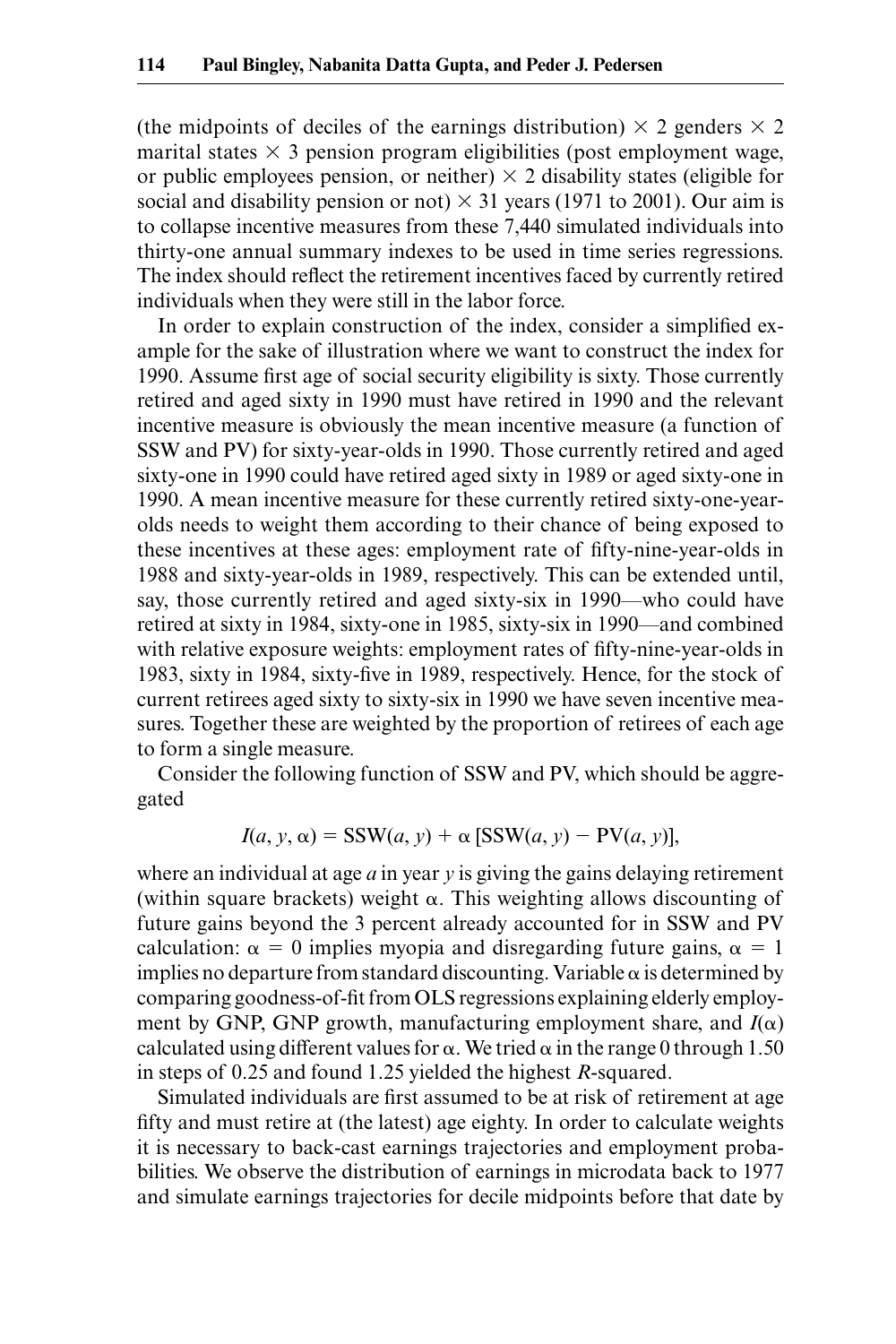| Specification | Sample<br>elderly<br>UE | Elderly<br><b>EMP</b> | Youth<br>UE | Youth<br><b>EMP</b> | Youth<br><b>SCH</b> | Prime<br>UE | Prime<br><b>EMP</b> |
|---------------|-------------------------|-----------------------|-------------|---------------------|---------------------|-------------|---------------------|
|               |                         |                       |             |                     |                     |             |                     |
| No controls   |                         |                       |             |                     |                     |             |                     |
| Levels        | 0.037                   | $-0.189$              | 0.058       | 0.003               | 0.788               | 0.029       | 0.033               |
|               | 0.007                   | 0.009                 | 0.042       | 0.011               | 0.053               | 0.007       | 0.004               |
| 3-year lag    | 0.029                   | $-0.145$              | $-0.050$    | $-0.008$            | 0.647               | 0.014       | 0.026               |
|               | 0.008                   | 0.013                 | 0.041       | 0.011               | 0.059               | 0.007       | 0.005               |
| 5-year        | 0.009                   | $-0.105$              | 0.215       | $-0.051$            | 0.089               | 0.029       | 0.017               |
| difference    | 0.025                   | 0.022                 | 0.103       | 0.036               | 0.122               | 0.020       | 0.013               |
| 5-year log    | $-0.028$                | $-0.238$              | 0.759       | $-0.042$            | 0.076               | 0.304       | 0.032               |
| difference    | 0.360                   | 0.038                 | 0.531       | 0.045               | 0.064               | 0.404       | 0.016               |
| With controls |                         |                       |             |                     |                     |             |                     |
| Levels        | 0.023                   | $-0.147$              | 0.345       | $-0.015$            | 0.346               | 0.049       | 0.034               |
|               | 0.018                   | 0.019                 | 0.078       | 0.027               | 0.091               | 0.016       | 0.010               |
| 3-year lag    | 0.017                   | $-0.093$              | 0.150       | $-0.022$            | 0.150               | 0.032       | 0.026               |
|               | 0.021                   | 0.029                 | 0.100       | 0.030               | 0.109               | 0.018       | 0.013               |
| 5-year        | $-0.010$                | $-0.061$              | 0.028       | $-0.048$            | $-0.033$            | $-0.004$    | 0.028               |
| difference    | 0.037                   | 0.030                 | 0.146       | 0.055               | 0.176               | 0.030       | 0.020               |
| 5-year log    | $-0.489$                | $-0.186$              | $-0.369$    | $-0.089$            | $-0.063$            | $-0.576$    | 0.023               |
| difference    | 0.584                   | 0.042                 | 0.968       | 0.080               | 0.103               | 0.716       | 0.027               |

**Table 3.2 Retirement incentives and elderly, youth and prime age activity**

deflating with wage inflation. Employment microdata is observed back to 1964 and before that date we assume employment by age and gender to be constant at the 1964 level.

Different potential routes to retirement are captured by simulated individuals with eligibilities for social and disability pension, post employment wage, public employee pension, or combinations of these. Combining these routes into a single SSW and PV for each individual involves a straightforward comparison of alternative routes to find the relevant maximum path. Further to the procedure previously described for aggregating over individuals, different exit routes require scaling according to the proportion of those retiring by program. We observe different exit routes back to 1977 and assume the different exit route weighting before 1977 is constant at the 1977 level.

Having constructed the annual retirement incentive index, we can now run a time series OLS regression explaining labor market activity. Estimates of the coefficient on retirement incentive index for various specifications are presented in table 3.2. The upper panel reports coefficients from regressions without additional covariates. The lower panel controls for GNP, GNP growth, and manufacturing employment share. Dependent variables are *rates* throughout and within each panel the four lines represent different transformations of the data. First, we regress on untransformed levels (of rates) on levels; second, we regress levels on three- year lags, third, we regress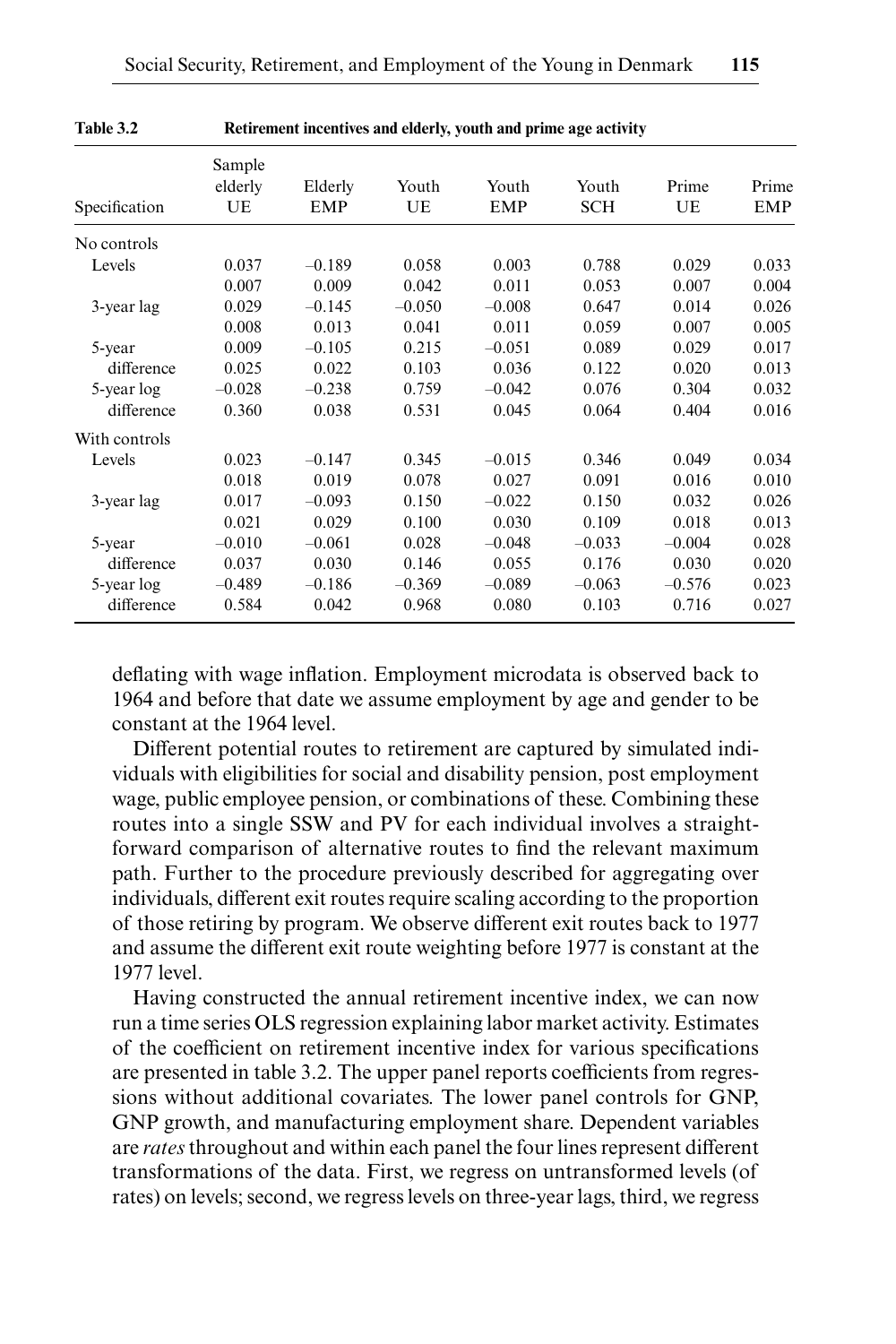

Fig. 3.13 The employment and unemployment rate, prime age group, twenty-five to **fi fty- four, 1971 to 2001**

five-year differences on five year differences; and fourth, we regress log of five-year differences on log of five-year differences.

The first two columns show the impact of incentives on work behavior of the elderly. These show consistently negative (positive) significant effects of retirement incentives on elderly employment (unemployment). Columns (3) through (5) show youth behavior and the last two columns prime age work. To the extent that signs for elderly and younger groups are the same (opposite) we can think of them as being complements (substitutes) for each other in the labor market. With the exception of prime age employment, these younger workers are, if anything, found to be complements for the elderly in that they move together.

Prime age employment and unemployment have the same sign, which is somewhat counterintuitive. This was also the case in the previous section, where elderly employment directly explained prime age activity—prime age unemployment had an anomalous sign. A similar explanation is in order here, too. Consider again figure 3.13, where it can be seen that prime age employment and unemployment trend together for most of the observation period until the cyclical upturn starting in the mid-1990s, largely reflecting secular trends in labor force participation, especially among women, which explains why the share outside the labor force for the prime age group has gone down.